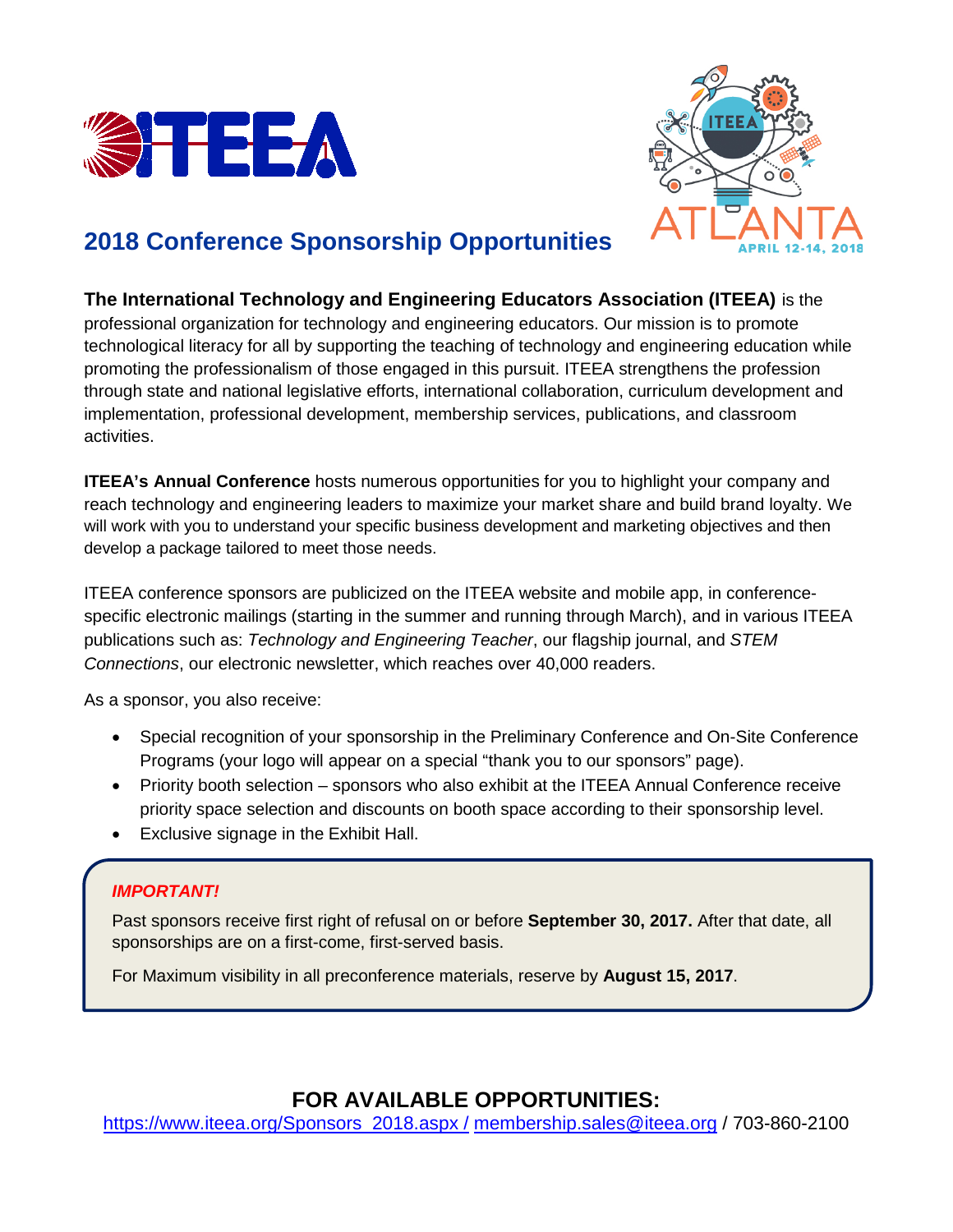

## **Sponsorship Opportunities at a Glance**



| <b>Platinum Sponsorship</b><br>$( $10,000$ and up)                           | <b>Gold Sponsorship</b><br>$(54,000 - 59,999)$                             | <b>Silver Sponsorship</b><br>$(51,750 - 53,500)$                                                                     | <b>Bronze Sponsorship</b><br>(Up to \$1,500)                                             |
|------------------------------------------------------------------------------|----------------------------------------------------------------------------|----------------------------------------------------------------------------------------------------------------------|------------------------------------------------------------------------------------------|
| <b>Celebration Reception</b><br>\$10,000<br>Three (3) available              | <b>Thursday General Session</b><br>\$5,000                                 | <b>Teacher Excellence Awards</b><br>\$1,750<br>SOLD                                                                  | <b>Banner Ads - ITEEA Mobile</b><br><b>Conference App</b><br>\$500<br>Five (5) available |
| A/V Sponsor<br>\$10,000<br>Four (4) available                                | <b>Friday General Session</b><br>\$5,000                                   | <b>STEM Administrator Breakfast</b><br>(Thursday) \$2,500<br><b>STEM Administrator Breakfast</b><br>(Friday) \$2,500 | <b>Tech Talk Café (Thursday)</b><br>51,000<br><b>Tech Talk Café (Friday)</b><br>\$1,000  |
| <b>Exhibit Hall Lunch</b><br>\$10,000<br>Four (4) available                  | <b>Tote Bags</b><br><b>SOLD</b> \$4,500                                    | <b>STEM Showcase</b><br>\$2,500                                                                                      |                                                                                          |
|                                                                              | <b>Lanyards and Pens</b><br>\$4,500<br>SOLD                                | <b>International PATT Reception</b><br>\$3,500                                                                       |                                                                                          |
|                                                                              | <b>Saturday Awards and</b><br><b>Recognition Brunch/Speaker</b><br>\$5,000 | <b>FTEE Leadership Breakfast</b><br>\$3,500                                                                          |                                                                                          |
|                                                                              | <b>ITEEA 80th Anniversary</b><br><b>Commemorative Gift</b><br>\$4,000      | <b>Program Excellence Awards</b><br>and Breakfast<br>SOLD<br>\$3,500                                                 |                                                                                          |
|                                                                              |                                                                            | <b>Conference Mobile App</b><br>\$3,500                                                                              |                                                                                          |
| <b>Unique Platinum Benefits</b><br>plus all general<br>sponsorship benefits. | Gold Benefits plus all general<br>sponsorship benefits.                    | Silver Benefits plus all general<br>sponsorship benefits.                                                            | Bronze benefits plus all<br>general sponsorship benefits.                                |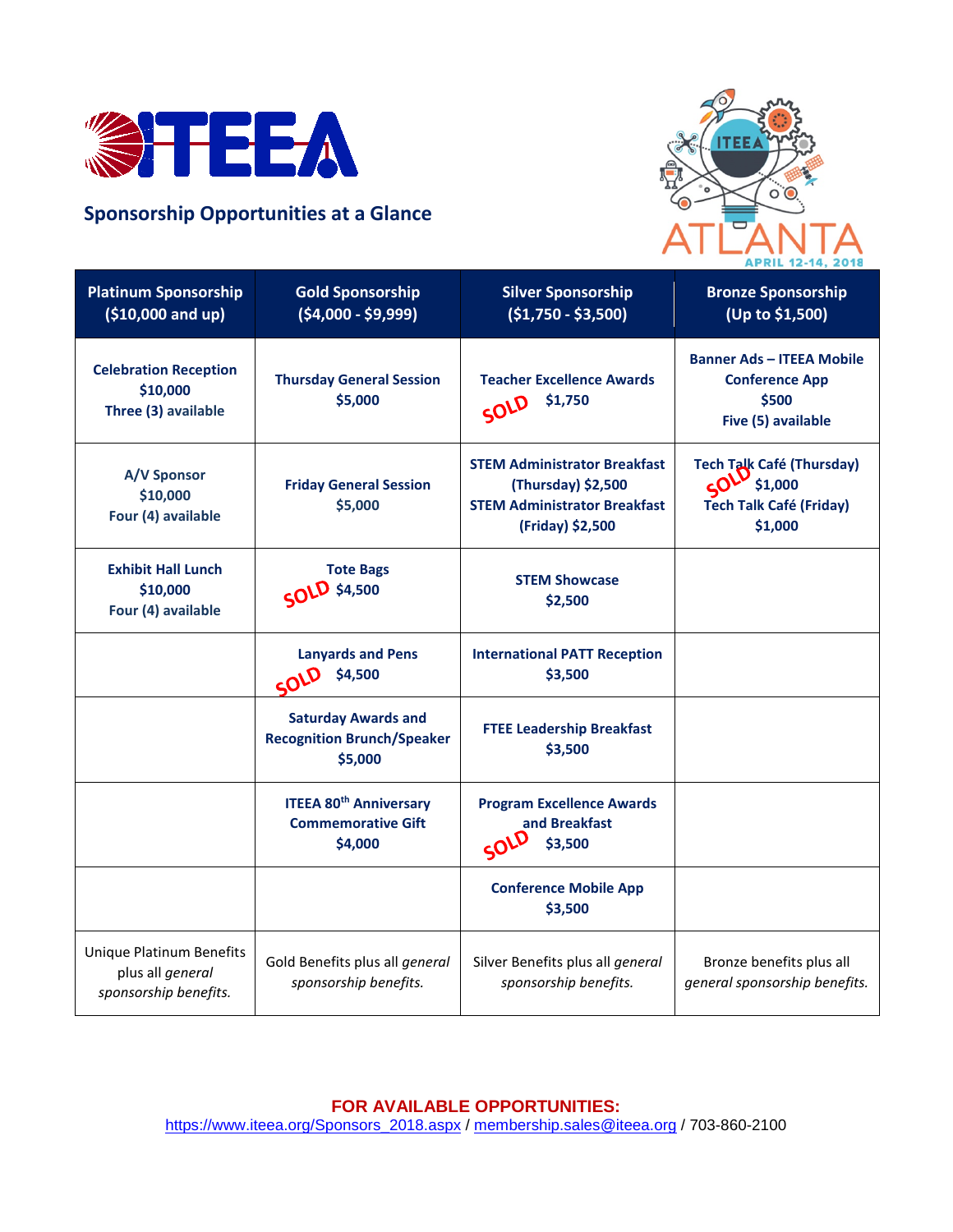

## **PLATINUM SPONSORSHIPS**



## **Conference AV Sponsor**

Your company will receive one of the highest levels of recognition as the conference audiovisual provider. What better way to get your name out there than to have people staring at it all day as they listen to the educational sessions? Each session is provided an audiovisual package, including screen, lectern, and microphone. Your company's logo will be placed on signage that will be attached to all lecterns in the breakout session rooms as well as looping sponsorship slides during the General Sessions.

## **Celebration Reception in the Exhibit Hall**

This reception takes place in the exhibit hall and treats all attendees to an hour of networking and celebration for all the hard work being done in our schools. By sponsoring this event, you are showing technology and education educators around the world that you support what they do every day.

## **Luncheon in the Exhibit Hall**

Become the most popular exhibitor by providing lunch to all the attendees on Friday afternoon. The lunch sponsor is given time after the General Session to deliver a special message to all attendees and invite them to the exhibit hall for lunch. Once in the exhibit hall, sponsors have the opportunity to greet and welcome attendees individually. Sponsors may provide decorations and/or entertainment at their own expense. Work with ITEEA staff to make this a traffic builder for your company.

### **Platinum Benefits Include:**

(1) FREE booth/\$10,000 sponsorship. 50% discount on additional booths. Complimentary full-page, color advertisement in the conference program. Complimentary STEM Connections Sponsorship. Opportunity to insert printed material or promotional item in conference bag. Recognition as platinum sponsor. Pre- and post-attendee list available upon request. ITEEA Website Presence: a. Customized pages b. Posting on latest STEM News – front on ITEEA website landing page c. STEM calendar of events d. STEM BEST Practice video link

*Includes all general sponsorship benefits.*

*Cosponsoring is available for all Platinum events/opportunities.*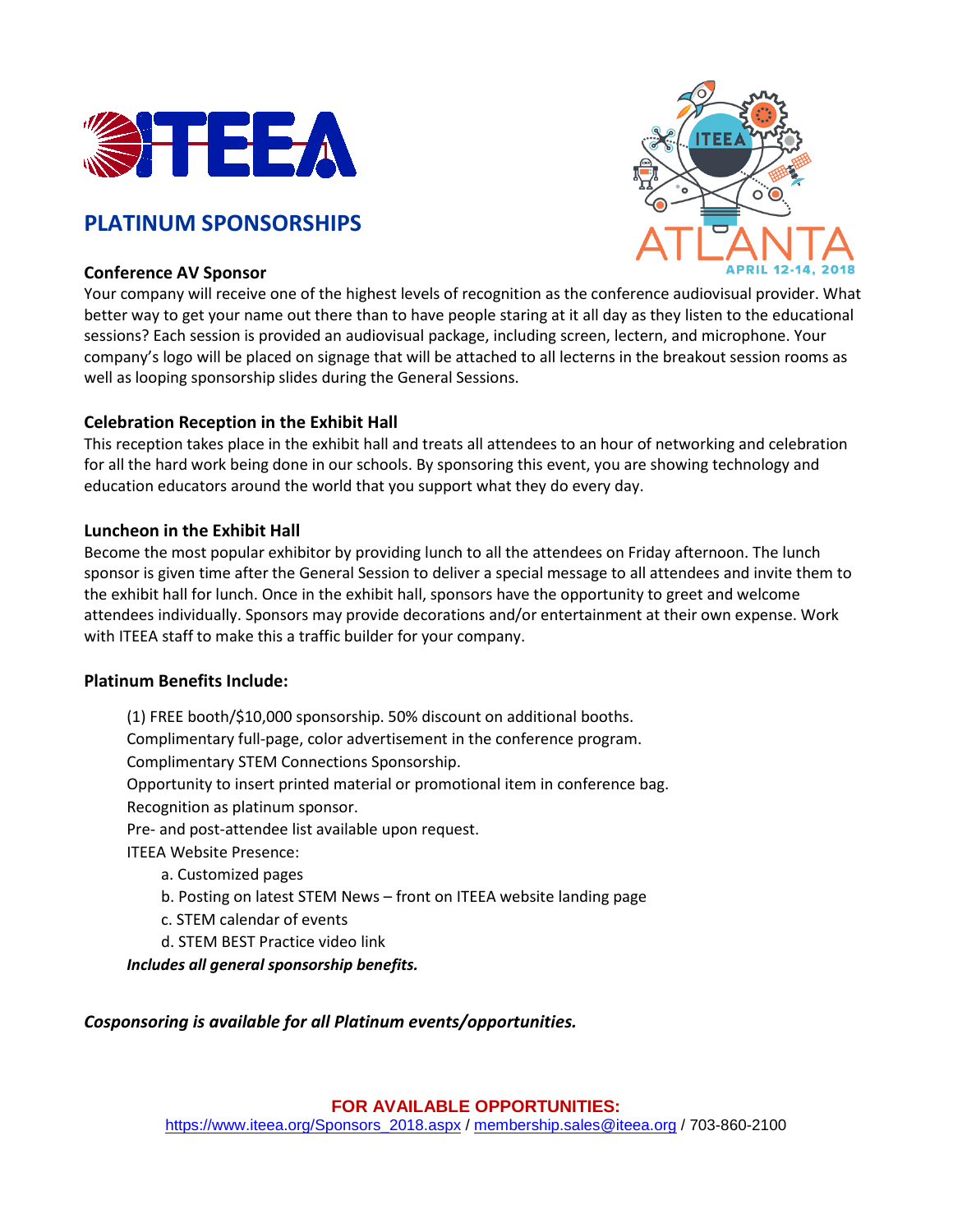

## **GOLD SPONSORSHIPS**



### **Thursday General Session or Friday General Session**

Maximize your exposure by sponsoring the largest session during the Annual Conference. Benefits include the opportunity for your personal welcome and speaker introduction. Distribute your promotional materials or play your company video during the entrance or exit of the keynote speaker.

### **Awards and Recognition Brunch**

Be the official sponsor of the Awards and Recognition Brunch and introduce the guest speaker at this celebratory event. The brunch is an excellent opportunity to meet the current and future leaders, learn about strategic directions for the field and celebrate excellence. Most of all, it is a good time and a great way to leave a final impression with influential decision makers.

## **Convention Tote Bags**

Every registered attendee receives a tote bag at registration. Your company logo will appear along with the ITEEA logo on the bag—a walking advertisement for your company during the entire Conference—and used throughout the year by attendees.

## **Lanyards and Pens**

Your company logo will appear along with the ITEEA logo on the official ITEEA Conference lanyard that will be worn by every attendee. What better way to let everyone know that you are a supporter of the technology and engineering field.

## **ITEEA 80<sup>th</sup> Anniversary and Attendee Commemorative Gift**

Design and Printing of a commemorative poster that depicts the "history" of the association since its inception in 1939 through today. The poster will highlight significant benchmarks throughout our 80-year history and be distributed to conference attendees in Atlanta. We also plan to offer a digital version download item from our online store as well.

## **Gold Benefits Include:**

20% discount on (1) booth. One FREE Action Lab. *Includes all general sponsorship benefits.*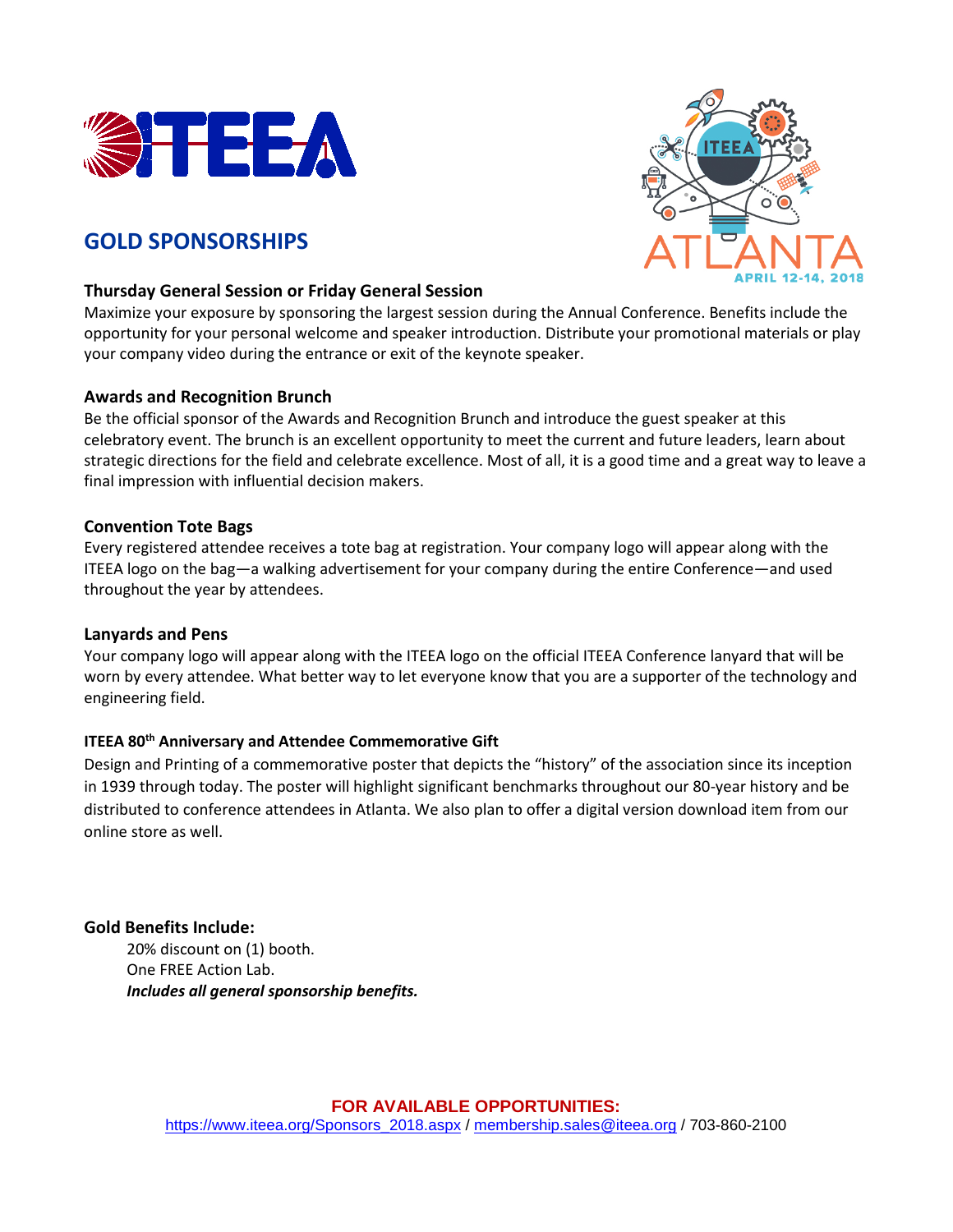

## **SILVER SPONSORSHIPS**

#### **Program Excellence Awards**



Be a major part of this awards ceremony that recognizes outstanding programs in technology and engineering education. Stand beside ITEEA's President as plaques—with your company logo engraved on them—are being handed out to this year's recipients and be known and appreciated for your support and contribution to this very important program.

### **Teacher Excellence Awards**

Be a part of this awards ceremony that recognizes our distinguished teachers for a job well done. Stand beside ITEEA's President as plaques—with your company logo engraved on them—are being handed out to this year's recipients and be known and appreciated for your support and contribution to this very important program.

#### **Foundation for Technology and Engineering Educators Spirit of Excellence Breakfast**

Be the official sponsor of the Foundation for Technology and Engineering Educators (FTEE) Spirit of Excellence Breakfast and introduce the featured speaker at this premier leadership function. At the same time, become part of a tradition that has been providing scholarships and grants to future and practicing teachers for years. Have your logo engraved on the plaques presented to outstanding graduate and undergraduate students from each of the participating universities. Assist ITEEA's President in presenting the awards to the winners as well as extending greetings to the audience on behalf of your company.

#### **ITEEA STEM Showcase**

Help sponsor this spectacular event—the ITEEA STEM Showcase—an exchange of best practices in the field. Participants will be showcasing their programs and sharing their ideas on Thursday afternoon in the Exhibit Hall. This event is highly publicized, and those who participate will be formally recognized during the event.

#### **International PATT Reception**

PATT is an international series of technological literacy conferences held within the ITEEA conference. Provide lunch to all those interested in learning more about international developments.

#### **Administrator Breakfast**

Be the company that stands proudly at the podium to welcome our Administrators to ITEEA's 79<sup>th</sup> Annual Conference and provides them with a delicious breakfast.

#### **Conference Mobile App**

Make a great first impression: have your company logo on the dedicated loading page of the App (Splash Screen) each time an attendee opens it.

#### **Silver Benefits Include:**

10% discount on (1) booth. 50% discount on Action Lab. *Includes all general sponsorship benefits.*

### **FOR AVAILABLE OPPORTUNITIES:**

[https://www.iteea.org/Sponsors\\_2018.aspx](https://www.iteea.org/Sponsors_2018.aspx%20/) / [membership.sales@iteea.org](mailto:membership.sales@iteea.org) / 703-860-2100